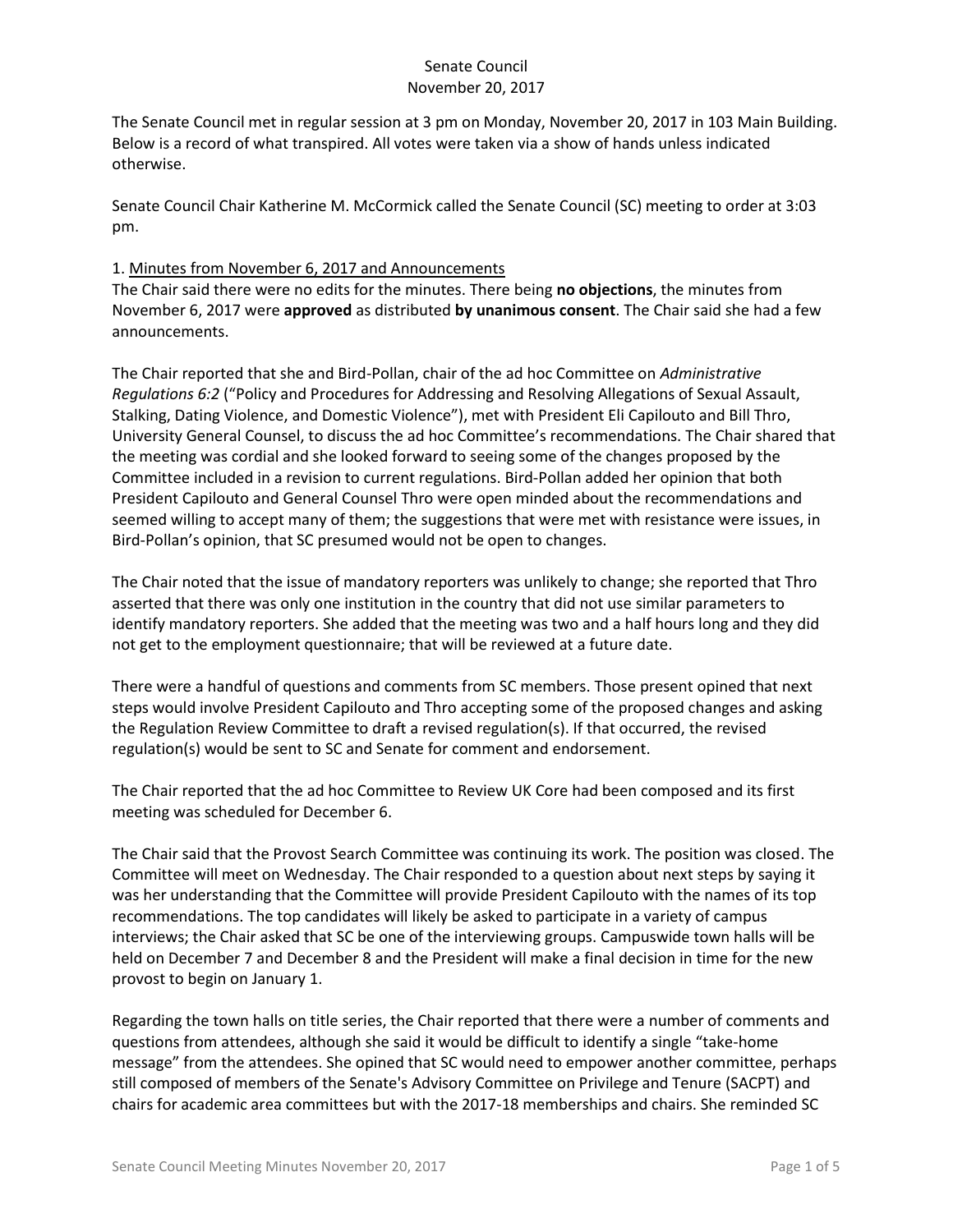members that Sharon Lock (NU), who chaired the ad hoc Committee on Title Series now held an administrative position and could not be chair of the SACPT so a new ad hoc Committee chair would need to be identified. She thought Lock would be willing to stay on as an ex officio member. There were a number of comments from SC members. Mazur suggested the report be taken up as new business at a future meeting.

The Chair noted that the issue of advising had emerged as a consequence of the undergraduate education reorganization. When students who were formerly advised through the undergraduate program as "undecided" were moved into the colleges, new resources were provided to advise those new students. In some colleges, what had traditionally been a joint staff/faculty advising function has evolved to a function with more staff than faculty. The Chair will meet with appropriate stakeholders and ask that these staff meet with the Senate's Academic Advising Committee.

Referring to a motion made in the November Senate meeting regarding a fall break, the Chair explained that such a proposal would likely be forthcoming from the SGA in the next couple of weeks.

The Chair explained that all of the deans and others, including the Chair and associate provosts, were invited to participate in some conceptual discussions surrounding UK's financial stability in difficult times, vis-à-vis state funding.

#### 2. Old Business

a. Special Senate Meeting Roundtable and Next Steps

SC members discussed their opinions of the special Senate meeting on October 30.

### b. Senate Committee on Distance Learning and eLearning (SCDLeL) – Roger Brown, Chair i. Proposed Implementation of a Syllabus Bank

Guest Roger Brown (AG/Agricultural Economics), chair of the Senate Committee on Distance Learning and eLearning (SCDLeL), explained the proposal for implementation of a syllabus bank. The **motion** from the SCDLeL was that the SC approve the pilot of an online system to be developed to make unofficial (draft) versions of course syllabi voluntarily available to students securely (e.g. behind Link Blue login) as part of advising and priority registration. Because the motion came from committee, no **second** was required.

There were some concerns raised in regards to possible student misunderstandings about what "draft" meant. Childress indicated that as a student, it was not his expectation that a professor has everything ready for a syllabus six months in advance [during priority registration] but that he would appreciate knowing what the class was like the last time it was taught. He was not necessarily interested in which assignments would be due on which dates, but rather if a course was, for example, more exam-oriented or more paper-based. He stated that the course description did not contain enough information. He suggested that "liable to change," "syllabus from a previous semester," or similar wording could be added to ensure students know that the syllabus is not official until distributed in class. Brown explained that if approved, when a student attempted to click on a syllabus link, the student (or other user) would see a yes/no window that would require a student to acknowledge that the syllabus available through the syllabus bank was unofficial and a final version would be distributed in class.

Brown clarified that the proposal indicated that it would be a pilot program to test technical feasibility, not to limit which colleges or students would be able to access the syllabus bank. He was also willing to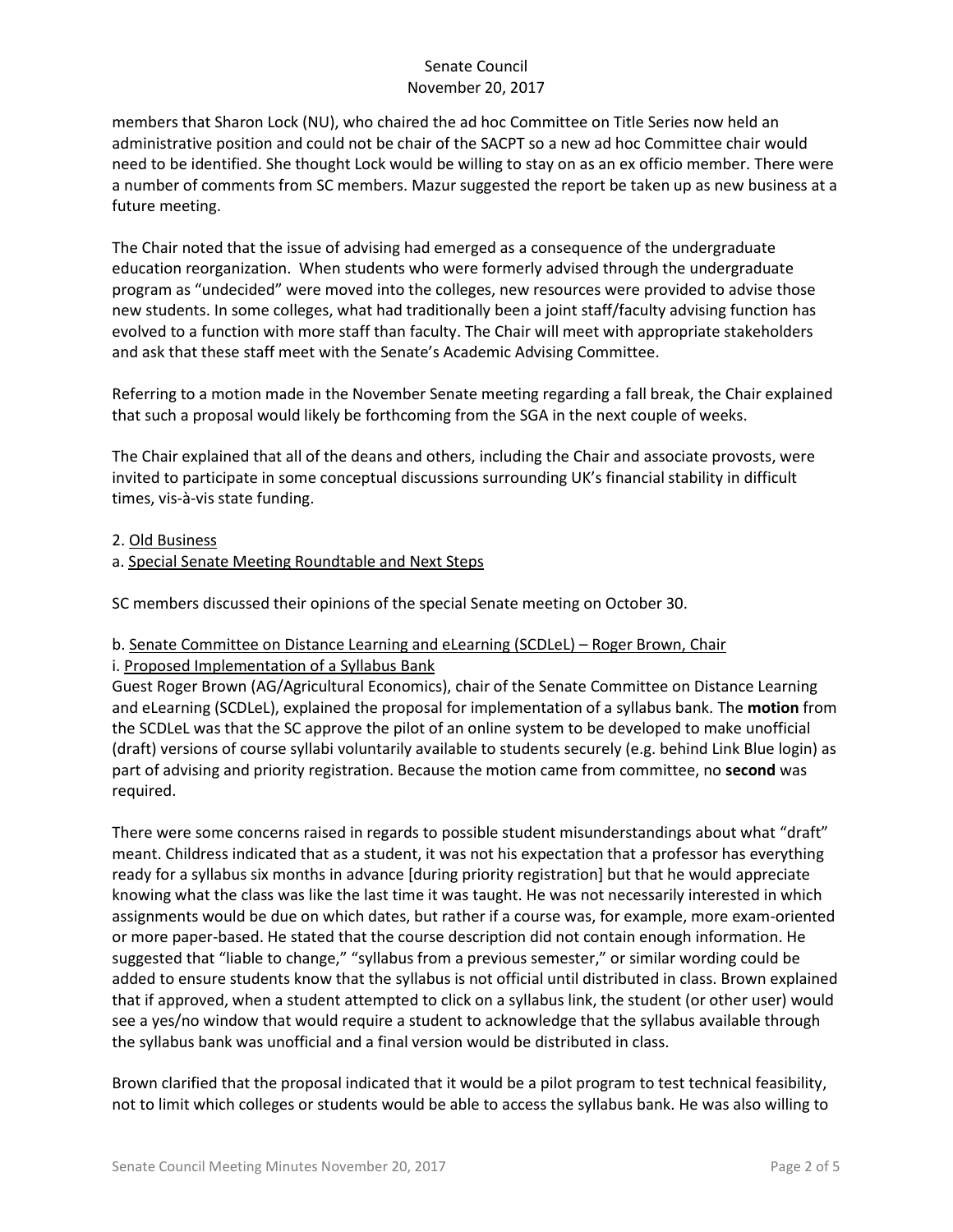accept a friendly amendment to remove "(draft)" from the proposal's description of the syllabi that would be in the syllabus bank. In response to a question from the Chair, Brown indicated that the SC and Senate would need to endorse the proposal, not approve it, because implementation would be an administrative decision. There was a brief side discussion about Childress' desire for students to have greater access to teacher-course evaluations.

There being no further discussion about an online syllabus bank, a **vote** was taken on the revised **motion** that the SC endorse the pilot of an online system to be developed to make unofficial versions of course syllabi voluntarily available to students securely (e.g. behind Link Blue login) as part of advising and priority registration. A **vote** was taken and the motion **passed** with none opposed.

## ii. Announcement Regarding Intellectual Property

Brown explained that the SCDLeL had, over the years, regularly requested clarification about the intellectual property-aspects of materials created for distance learning courses. Brown reported that he had been instructed to work with one of the attorneys in Legal Counsel about the issue.

# c. Roundtable Discussion – SC Chair Katherine McCormick

- *Administrative Regulations 6:1* ("Policy on Discrimination and Harassment")
- *Administrative Regulations 6:2* ("Policy and Procedures for Addressing and Resolving Allegations of Sexual Assault, Stalking, Dating Violence, and Domestic Violence")
- Employment Questionnaire

There was no discussion about any of the recommendations from the ad hoc Committee on *Administrative Regulations 6:2* ("Policy and Procedures for Addressing and Resolving Allegations of Sexual Assault, Stalking, Dating Violence, and Domestic Violence"). The Chair indicated that she had included this discussion per a request from Tagavi. Tagavi asserted that he had no desire to discuss the Committee's report or its recommendations at this time, but he did want to have a discussion in SC in regards to any formal, regulation-related changes sent forward by the administration as a result of the Committee's recommendations.

# 3. Proposed New Senate Advisory Committee on Diversity and Inclusion – Discussion with Vice President for Institutional Diversity Sonja Feist-Price

SC members welcomed Guest Sonja Feist-Price, vice president for institutional diversity. The Chair reminded SC members that at the May 2017 SC retreat, SC passed the following motion: recommend to Senate that it establish a permanent committee (that is not required to be chaired by a senator) on diversity and inclusion and that the charge of the new committee includes the following responsibilities: 1. to increase the diversity among senators, in particular representation of underrepresented minorities; 2. to work with admin to disseminate best practices for recruiting and retaining faculty of color; and 3. address other issues around diversity and inclusion as they arise. She said that she invited Feist-Price to confirm her willingness to collaborate on the proposed new standing Senate committee, noting that Associate Provost for Faculty Advancement G. T. Lineberry should also be included. The Chair suggested that Feist-Price offer some comments to begin with. Those present engaged in a lively dialogue about ways in which a Senate committee dedicated to diversity and inclusion could be part of a larger campus dialogue. Some of the highlights of the discussion are below.

 Feist-Price and Lineberry will present data to college deans regarding underrepresented minority (URM) faculty members. Blonder asked if Feist-Price could give SC and Senate the same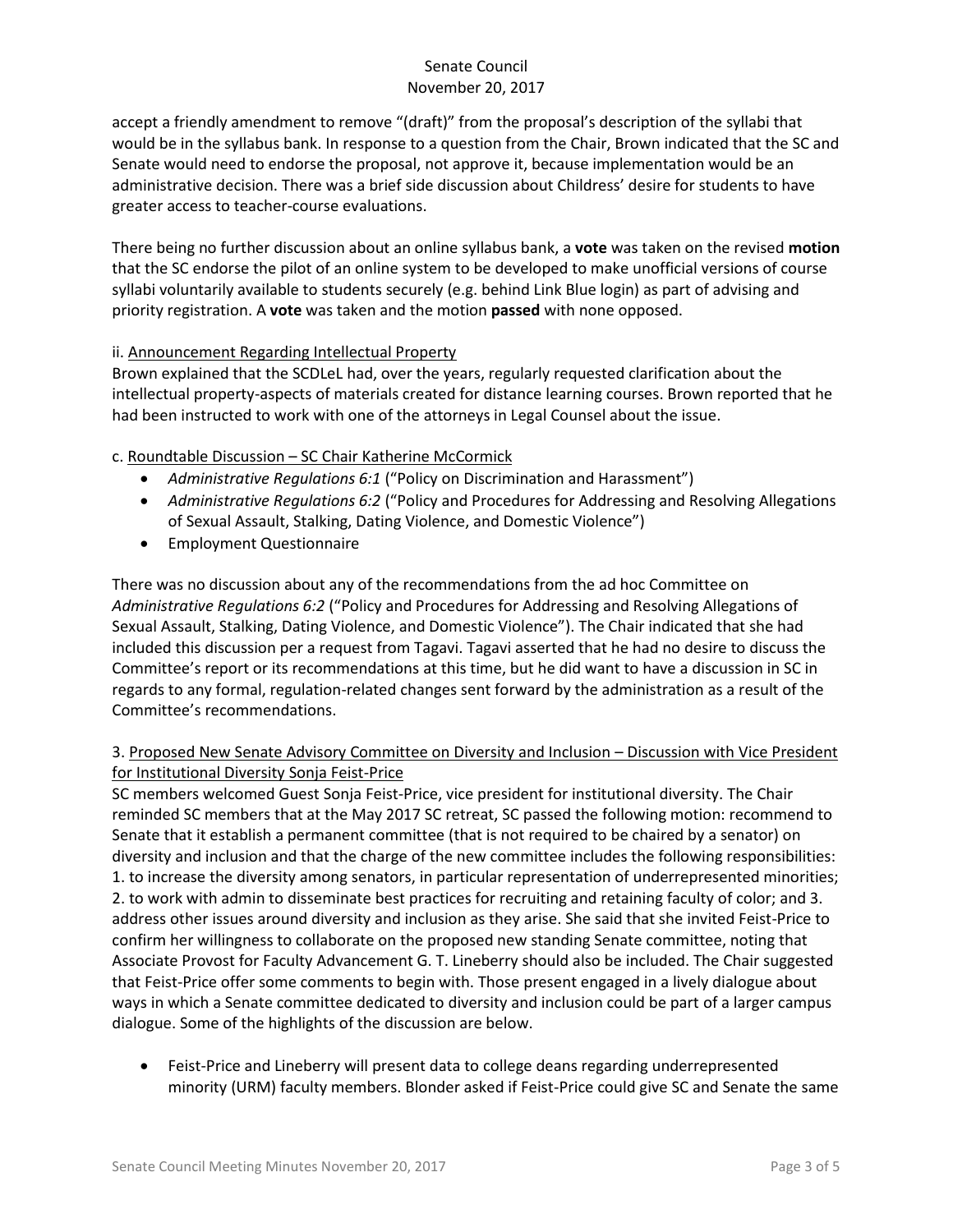presentation and Feist-Price agreed, but suggested that her presentations to SC and Senate occur in early spring, after the presentation to deans in January.

- In response to a request from Tagavi, Feist-Price said she would be happy to share with SC members, after presenting to deans, information about how many URM faculty leave UK after two years, five years, etc., as well as information about how many URM faculty are denied tenure.
- SC members were interested in learning more about how many URM faculty are pulled into administrative positions prior to becoming full, tenured professors.
- The May 2017 retreat discussion included comments about how to better diversify Senate and SC. When colleges receive emails about how many faculty to elect to serve as senators, the email could include a gentle comment regarding the importance of having a diverse group of faculty to serve on Senate.
- Every college has a diversity officer so when it is time to conduct Senate elections, perhaps diversity officers could be notified, too, so they could perhaps help ensure college elections include a diverse slate of candidates.

The Chair said that next steps for the new standing committee would be for the SC and Chair to work with Feist-Price to populate it.

## 4. Committee Reports

l

a. Senate Committee on Distance Learning and eLearning (SCDLeL) – Roger Brown, Chair i. Proposed Changes to *Senate Rule 5.1.8.1* ("Unilateral Removal for Failure to Attend First Two Class Periods")

Guest Brown, chair of the Senate Committee on Distance Learning and eLearning (SCDLeL), explained the proposed changes to the *SRs*. The **motion** from the SCDLeL was to approve the proposed changes to the *SRs*. Because the motion came from committee, no **second** was required.

SC members discussed the proposed changes with Brown. In regards to the specific language, SC members offered a handful of suggestions, which Brown accepted as friendly amendments, on behalf of the SCDLeL. After some time, the Chair noted that there had been significant discussion and asked if members were ready to vote on the revised language, below .

Students who miss the first two class periods of a course without notifying the department of their intention to attend may be reported by the department If from the first day of class to the last day to add a class, inclusive, students neither show evidence of participation in the course nor notify the Instructor of Record of their intent to complete the course, the Instructor of Record may report these students to the dean who shall remove the students them from the class role roll and notify the Registrar that the student has students have been removed from the class roll. The Registrar will inform such students that they have been removed. The students will have no record of the class appear on their transcripts.

Underlined formatting indicates added text and strikethrough indicates deleted text.